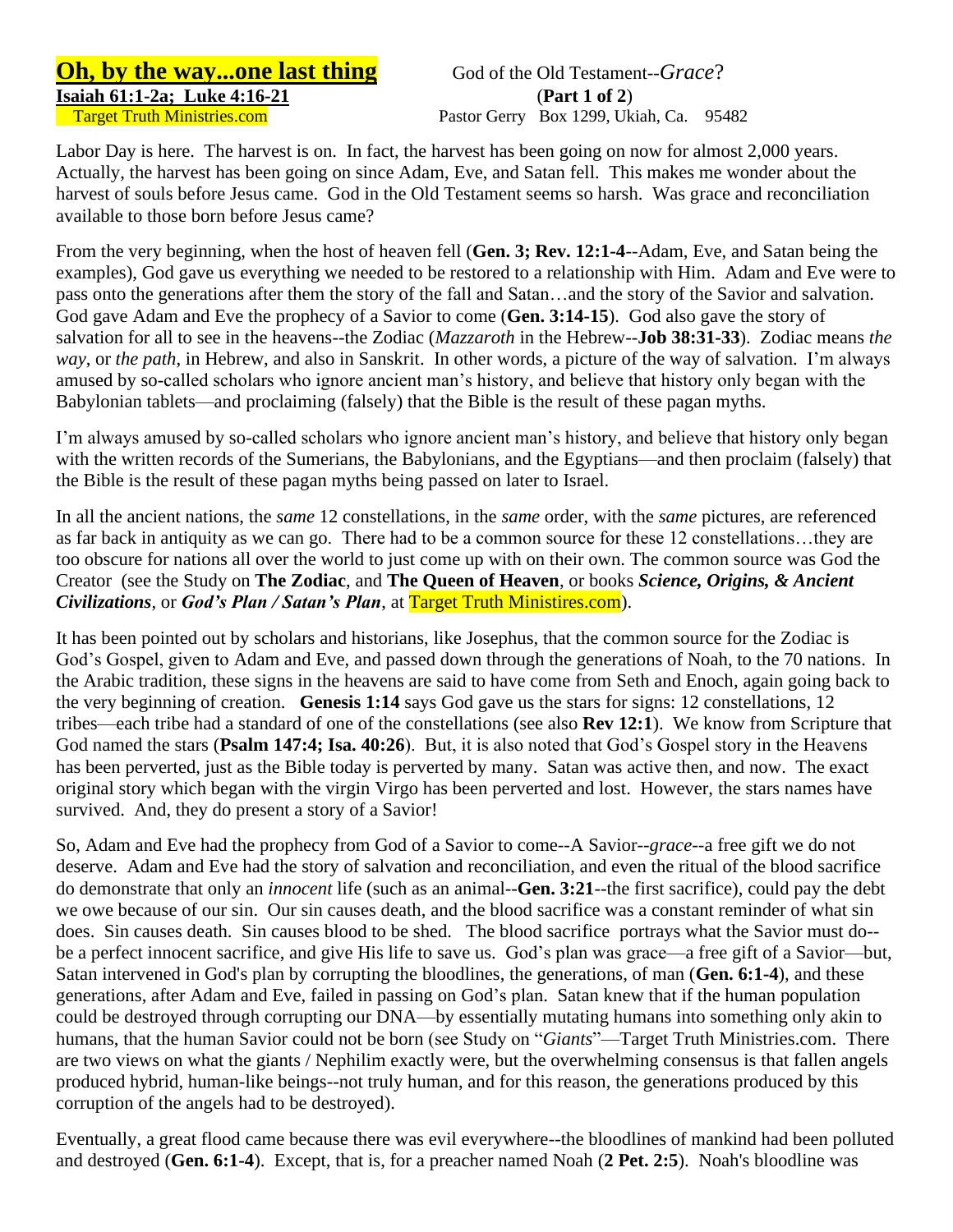perfect, not corrupted by Satan (**Gen. 6:9—**the King James says "perfect in his generations" and the NAS says blameless in his time—the Hebrew is "*without blemish in his bloodline*"). God was going to use Noah to continue the plan of salvation...a plan of grace and forgiveness where eventually a Savior would come (**Gen. 6:8**). The message has always been to trust in God our Savior (**Isa. 43:3, 11, 45:20-22**), and be saved—and, not just for Israel, but for everyone (**Isa. 42:5-6, 45:20-22, 49:6**). From the very beginning God had given us grace (grace--a free gift we do not deserve)—the promise of the Savior to come. Within three generations after the flood, the great-grandson of Noah (Nimrod--**Gen. 10:8-12**), established what is known today as the Babylonian false faith, and he set himself up as god on earth. Satan was again destroying God's plan of love, forgiveness, and grace--a promised Savior. God's plan of grace, the plan to give freely the promised Savior to pay for the sin of all who would trust in the Savior, has been around from the very beginning. But, mankind, influenced by Satan, continually ignores God's plan, and goes after false ways. In only a few generations after Noah, the peoples of the world were again drowning…not in water, but in sin…again.

Eventually, in the area of Babylon, in a city called Ur, God calls Abram to leave his father (his father makes idols for a living—including idols to the moon god), and to go where God leads him (**Gen. 12:1-3**). Through this relationship that God developed with Abram, Abram (later called Abraham), was to raise up a generation of people who put their trust and faith in the one true God, and the Savior that was promised to come (**Gen. 22:9- 14**). But, from Abraham's weakness (not trusting totally in God's ability to give him an heir with his wife), Satan was able to cause another line of descendants to come from Abraham (through the Egyptian surrogate Hagar—**Gen. 16:1-5**). These descendants from Hagar's child worship "the god of Abraham" which turns out to be the god of Abraham's father in Ur—the moon god Sin (the moon god Sin, also known as Al-ilah, meaning the highest of gods—today known as Allah—see the book "*Science, Origins, & Ancient Civilizations*—Target Truth Ministries.com).

Eventually Hagar's descendants enslave the nation of Israel in Egypt—Satan's plan again seems to be working. But, out of that enslavement comes Moses. And, once again, God tells the people of a Savior to come…a free gift (grace), a great Prophet (even greater than Moses), who is to save the people—Jesus (**Deut. 18:15; Acts 3:18-22**). Of course we all know the stories of how the generation which eventually did enter the Promised Land, also eventually were corrupted by false gods and practices which God had forbid. Israel was supposed to carry the message of grace to the whole world (**Isa. 42:5-6, 49:6**)—but it failed. Isaiah also gave us the prophecy in **Isaiah 7:14**, of our Savior to come…called God with us (**Matt. 1:20-23**)! **Hebrews 8:7-13**, sums it up for us—the Messiah Jesus will replace the old sacrificial ways and temple practices (and they did finally disappear a few years after Jesus' death and resurrection—in 70AD). Again and again, God in the Old Testament provides for grace to save us. Grace—a free gift that we don't deserve—a Savior—God with us. You see…God does not really desire our sacrifices (**Psalm 51:16-17**). God desires our humility and love.

So, God, in the Old Testament, demonstrates His desire to forgive us and save us. By grace we are saved (**Eph. 2:8-9**). People get confused in trying to understand God, when God is depicted in the Old Testament as a tyrant calling for the killing of people for adultery and worshiping false gods, etc. But, we forget two important things. One, is that God's plan from the beginning has always been one of grace—giving us a free gift we don't deserve—a Savior. And, the second thing is that we have an adversary (Satan), who will do anything and everything to see us fail. Satan sent angels to corrupt the human population (**Gen. 6:1-4**), so that the humans God had created would no longer exist, having been corrupted by the DNA of another kind (the angels), and thus destroying the bloodline (generations) of humans (see the book *Eden to Evil*…Target Truth Ministries.com).

If Satan's plan had succeeded, a Savior to be born from humans would have been impossible. Because that failed, Satan provides alternatives to God. Satan wants us to worship anything and everything *except*  Jesus…thus all the "other ways" (**John 14:6**). This is the reason that God required severe penalties for going the way of Satan—the way of the world (**Rom 12:2**). In order for the Messiah to come to save us, Satan must not be allowed to infect and destroy the people. They needed to remain as pure as possible. Thus the need for severe penalties for disobeying God's ways. We worship a God who is focused on saving us, and He will not allow Satan to deter Him from that goal. Any follower of Satan's ways (the world's ways), thus faced death,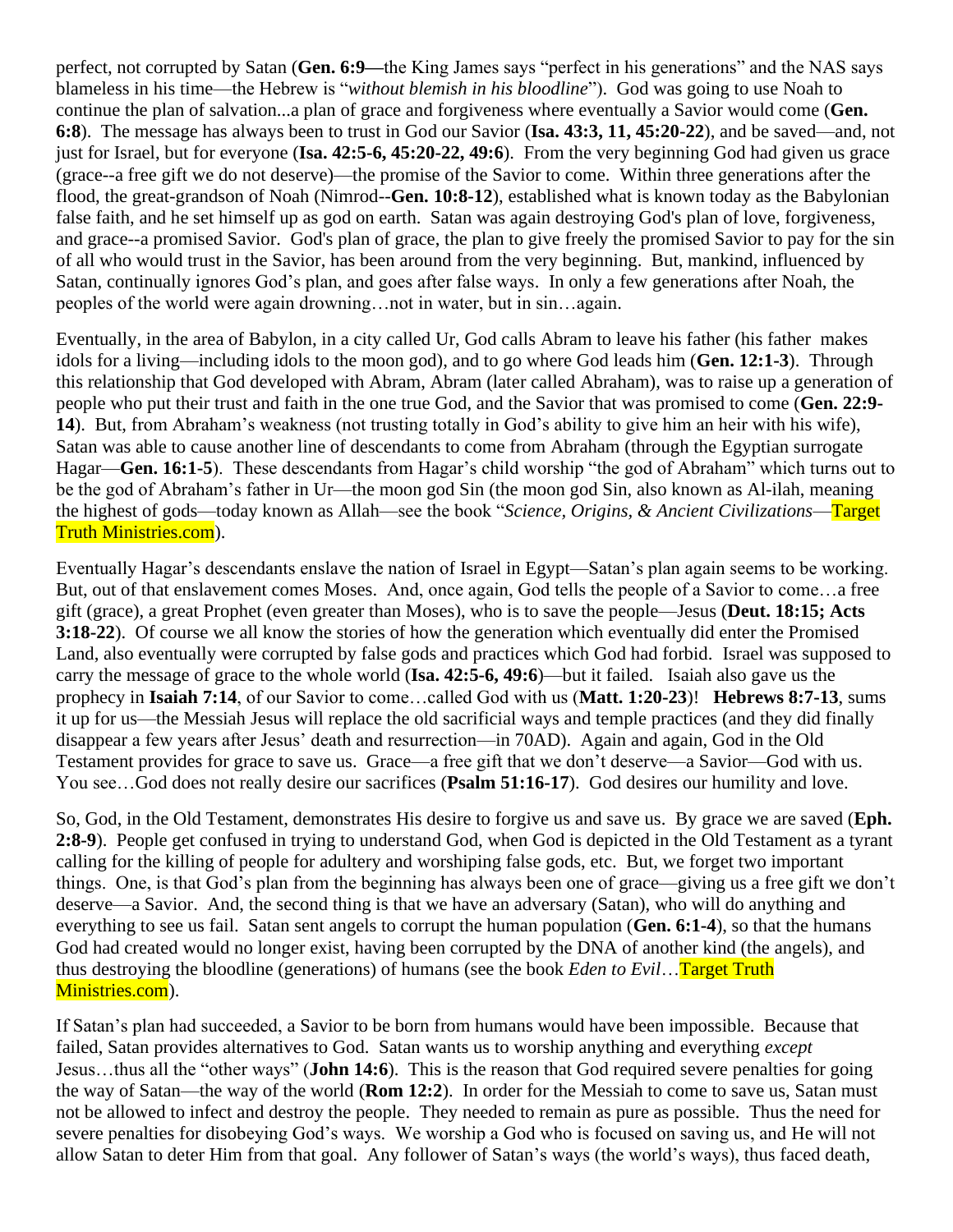and not tolerance. God does not tolerate sin. God's objective is to save all—every person who will trust in Him, and to do this Satan will be defeated! So, yes, God in the Old Testament called for harsh punishment for those who would allow Satan to corrupt His plan of salvation and reconciliation with all of us who have fallen. But, we must remember that God was also the giver of grace, providing from the very beginning, the assurance of the Savior to come to save us. Tough laws were needed to provide for grace—so that God could give us what we don't deserve—Jesus, the Messiah, our Savior.

In the New Testament, the flip side is often emphasized…Jesus is seen as offering God's grace (**Eph. 2:8-9**), and seen as a God of love and forgiveness. Many present Jesus as a loving, caring, totally tolerant God who will never harm a soul. However, we will discover that God has not changed. The God of the Old Testament is the same God of the New Testament. There is only one God (**Deut. 6:4**), and God does not change—God is just. God has always offered grace…and, God has always demanded justice. God will separate Himself from those who do not love Him, and that separation will be for all eternity—that separation is called hell.

The fulfillment of God's promise of a Messiah, a Savior, was fulfilled when Jesus was finally born. And, Jesus Himself gave the proclamation when He quoted from Isaiah. Isaiah prophesied in **Isaiah 61:1-2a**, that one of the things that he was sent to do was to tell everyone that there is good news if we trust in God (Isaiah goes on from there…but, we will look at that later). Jesus also picked up on the message of Isaiah, and His remarks are recorded for us in **Luke 4:16-21**. In **Luke 4:21**, Jesus claims to be the promised Messiah, foretold by the Old Testament prophets (you'll note that Jesus reads no further from Isaiah at this point, and we will look into this later). In other words, God's *grace*, foretold from the very beginning (the promise of a Savior), was being fulfilled by Jesus. The proclamation had been made by Jesus that God's promise of *grace* (the free gift), had been fulfilled.

Later on, when John the Baptist was in jail facing death, he questions whether Jesus was truly the promised Savior (**Luke 7:19-22**). In answering, Jesus again pointed to the prophet Isaiah (**Isa. 29:18-19**), pointing out that these things were all being fulfilled, and therefore John the Baptist (and all of us), could be assured that Jesus was truly the promised Messiah…the Savior. *Oh, by the way, there is one last thing* that Jesus included in His statement in Luke 7 that the prophet Isaiah did not mention. Jesus knows more than Isaiah. Jesus, after all is the promised Savior, God in the flesh. What did Jesus tell John the Baptist that Isaiah never mentioned? Jesus said "*The dead are raised*"…the resurrection of the dead will now take place, now that the Savior has come. The harvest of souls has been going on since the days of Adam and Eve, and even in the oldest book in the Bible, in **Job 14:7-14**, Job was concerned with the resurrection to come one day…to be with God in His kingdom forever more. Now, Jesus proclaims that the prophecies of Isaiah have been fulfilled, and furthermore, that the dead will rise! This is the harvest everyone has been waiting for—the final harvest—the resurrection.

This brings me to the Feasts of Israel which were given by God to Moses, and which were centered around the *harvest periods* in Israel, and which were also a prophecy, or foretelling of Jesus. Again—*grace* from God—a gift we sinners don't deserve—a Savior. These feasts are found in **Leviticus 23**. The Hebrew word translated as Feasts, is actually a word meaning "*appointments*." They were feasts in that they were gatherings where meals were shared by all, but they were primarily appointments commanded by God, for Moses and Israel to keep for all time. And, these appointments were centered on the times of the year when the harvest was a central part of the life of the people. Three of these feasts, or appointments, were in spring (the early harvest). One feast, or appointment, was at the beginning of summer (at the beginning of the long harvest period). And, the last three feasts, or appointments, were at the time of the final harvest—at *this* time of the year just after the Labor Day period. So, Labor Day to me means that soon the *final harvest* period will begin. Let's review these "Feasts" / "Appointments."

**FEAST # 1 – PASSOVER - Leviticus 23; Exodus 4, 12**: This feast was commanded, by God, to occur in the springtime (March/April) and, this feast occurs on the first day of what will be a total of eight days in a row of celebration. These eight days also include the next two feasts. The Passover feast celebrates, for Israel, the day God killed the firstborn of the Egyptians, in order to persuade the Pharaoh of Egypt to release Israel from bondage. On this day, at the time of Moses and the Exodus, the people of Israel were to select a perfect lamb,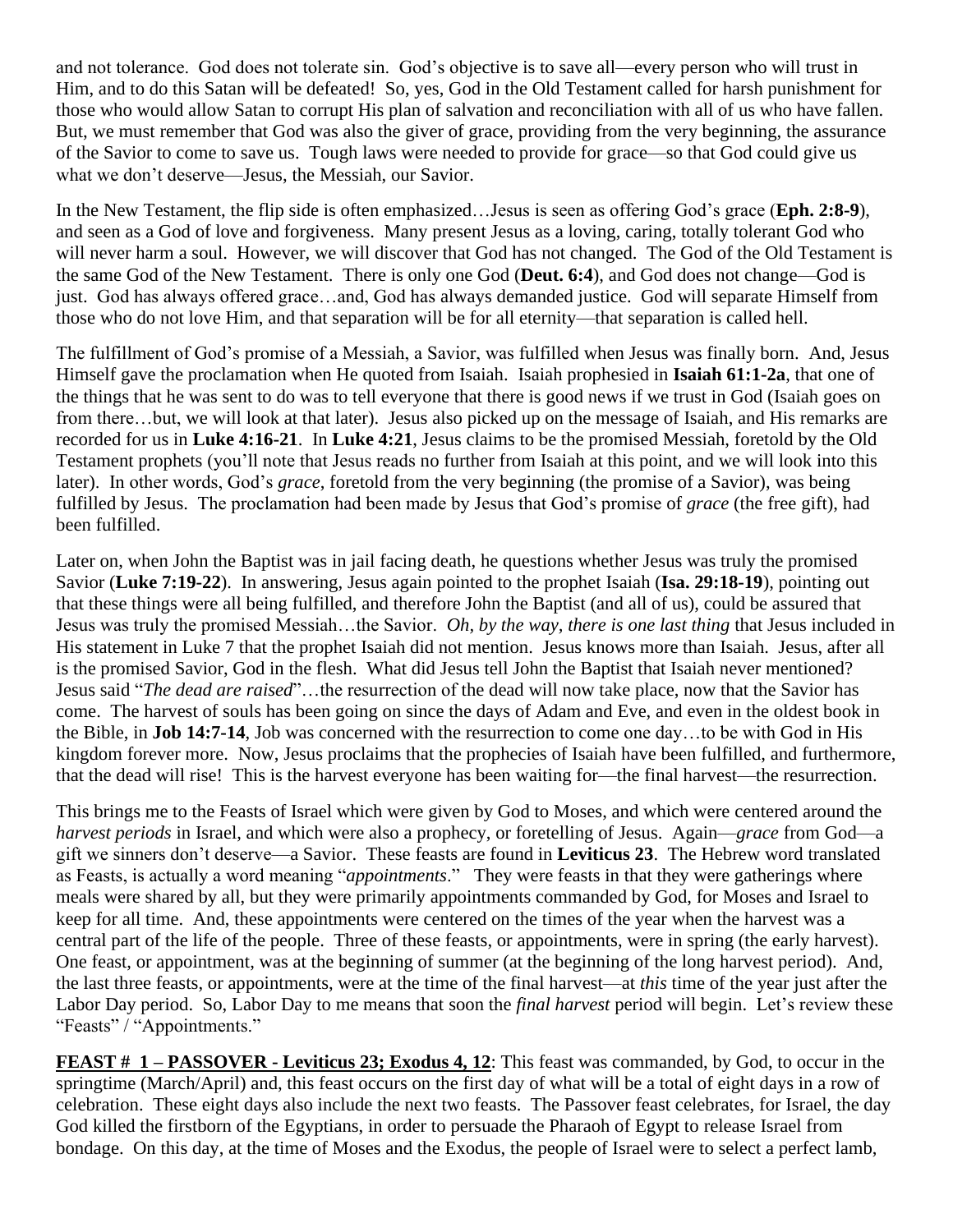kill it, and eat it that night, and they were also to put the blood of the lamb on the doorposts of their houses, so that God would see their obedience, and pass over them (Passover). The Egyptians, who did not obey God, and did not put blood on their doorposts, lost their firstborn.

For the Christian, this feast celebrates the exact day which Jesus, the Lamb of God (**John 1:29**), was killed for our sins. Jesus sacrificed Himself for us, so that the wages of sin, which is death (**Rom. 6:23**), were paid off, once and for all, for those who trust in Christ. Those who trust in Christ will now live forever in His kingdom—death will not separate us from God. This exact day (commanded by God, 3,500 years ago), was exactly fulfilled by Jesus. He died on Passover (**1 Corin. 5:7; 1 Pet. 1:18-20**).

**FEAST # 2 – UNLEAVENED BREAD - Leviticus 23:6; Exodus 12**: Today, this is the common name which Israel uses to identify these first three feasts (#'s 1, 2, and 3), which occur over eight days. This whole feast period of eight days is commonly called "The Days of Unleavened Bread." The actual Feast of Unleavened Bread is celebrated on one day, beginning at 6 p.m., immediately after Passover ends. For the Jewish people the day ends at 6 p.m. (not midnight, like our day ends). For Israel, this feast celebrates the fact that Israel had to take unleavened bread with them on the long trip they were about to begin with Moses, called the Exodus. They had no time to add yeast to it, and allow it to rise. Unleavened bread is flat, with no impurities, no yeast to puff it up and to give it extra taste—no additives. This is a picture of pure bread (symbolic of no sin). All the families could do was bake enough bread to hit the road. They had to wrap up the rest of the dough in linen to take with them.

For the Christian, this day was the exact day which Jesus, the bread of life (**John 6:33**), was wrapped in linen and placed into the tomb, at the exact same time (6 p.m.), when Israel was baking their bread in the ovens, and wrapping the bread in linen for the Exodus journey. Jesus was wrapped in linen, and placed in the tomb at 6 p.m., at the beginning of the Feast of Unleavened Bread. This feast day, commanded by God, 3,500 years ago, was exactly fulfilled by Jesus, even to the hour, 1,500 years later (**1 Cor. 5:7-8**).

**FEAST # 3 – FIRSTFRUITS - Leviticus 23:9-14**: This feast is to be celebrated on the day after the Saturday Sabbath, after the Unleavened Bread feast day. In other words, Israel would celebrate the Feast of Unleavened Bread, then a Saturday Sabbath would occur, and the very next day (Sunday), was to be celebrated as the day of Firstfruits (feast # 3). For Israel, this feast was to celebrate their *first* harvest, the *early* harvest of the year, when Israel entered into their Promised Land.

For Christians, this day turns out to be the exact day which Christ rose from the dead, Easter Sunday (**1 Corin. 15:20-23**). Again, Jesus fulfilled this feast on the exact day which God gave to Moses 3,500 years ago, by becoming the first fruit harvested, the first to rise from the dead—the beginning of the harvest.

**FEAST # 4 – WEEKS - Leviticus 23:15-17**: This feast is to be celebrated 50 days after the Feast of Firstfruits. This feast, for Israel, is to celebrate the day which Moses received the Word of God on Mt. Sinai, in the desert, 50 days after they had left Egypt. And, it also celebrates the beginning of the *long* harvest season…just beginning (it begins in June, and extends through the rest of summer).

For the Christians, this exact day was fulfilled by Jesus, and the Holy Spirit, as this is the day which Jesus said the Holy Spirit would come to Jesus' followers. Today, Christians call this day Pentecost (**Acts 2:1-4**). And, of course, now we know, prophetically, that the *long harvest* has been underway for about 2,000 years. As people die, their body goes back to the ground to await the resurrection, and their spirit goes back to God, to await the final judgment at the resurrection (**Eccl. 12:7**).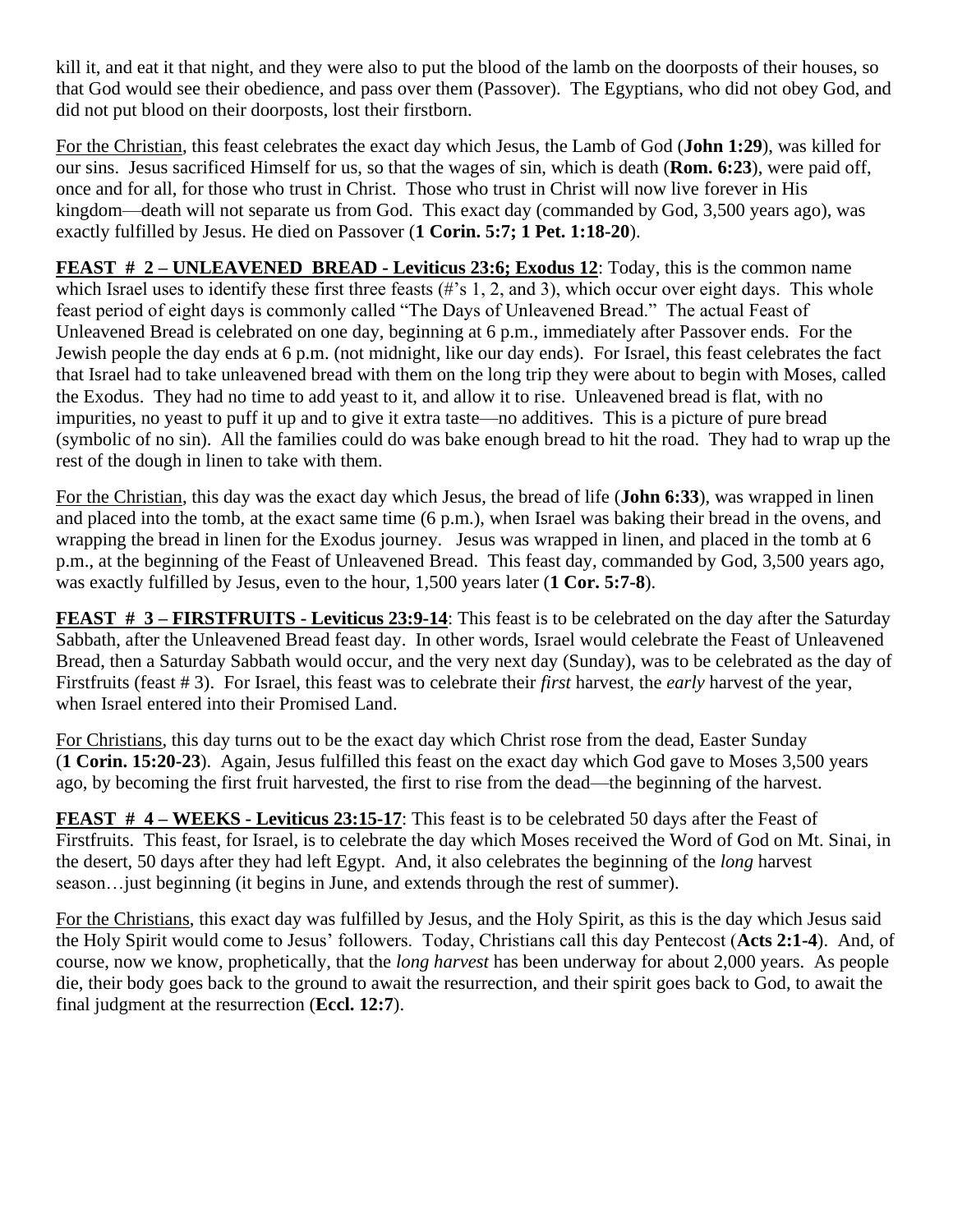Next time, we will discuss the *final harvest* period, and what comes *before* that final harvest. Our God is a God of grace…yes—providing for us the Savior from the very beginning with Adam and Eve. Our God is a God of love…yes, and forgiveness…yes, and reconciliation…yes (**Rom. 5:10-11**). But, just like in the Old Testament, our God is also a God of justice—more on that next time. **Ephesians 2:8-9**.

## **Oh, by the way...one last thing** God of the Old Testament—*Grace*? **Isaiah 61:1-2a; Luke 7:22-23** (**Part 2 of 2**) Target Truth Ministries.com Pastor Gerry Crossroads Church, Box 1533, Ukiah, Ca. 95482 707-467-8400

People get confused in trying to understand God, when God is depicted in the Old Testament as a tyrant calling for the killing of people for adultery and worshiping false gods, etc., and, in the New Testament God is depicted as loving and forgiving. But, we forget two important things. One thing is that God's plan from the beginning has always been one of *grace*—giving us a free gift we don't deserve—a Savior (**Gen. 3:14-15**). And, the second thing we need to remember is that we have an adversary (Satan), who will do anything and everything to keep us separated from God. At the very beginning, Satan sent angels to corrupt the human population (**Gen. 6:1-4**), so that the humans God had created would no longer exist, having been corrupted by the DNA of another kind (the angels), and thus destroying the bloodline (generations) of humans (see the book *Eden to Evil* –Target Truth Ministries.com.

If Satan's plan had succeeded, a Savior to be born from humans would have been impossible (I suggest that you see the Study on "*Giants*" – Target Truth Ministries.com, because there are two views on what the giants / Nephilim exactly were. The overwhelming consensus is that fallen angels produced hybrid human-like beings, not truly human). Only Noah was perfect in his generations. Noah's *bloodline* was perfect, not corrupted by Satan (Gen. 6:9—the King James says "perfect in his generations" and the NAS says blameless in his time—the Hebrew is "*without blemish in his bloodline*"). But Satan is not deterred. If Satan cannot stop the promised Savior from coming, then Satan gives us various options to put our faith in--even scientific "theories" like evolution to replace our Creator, and other books to take the place of God's Word--the Bible. Satan wants us to worship anything and everything *except* Jesus…thus all the "other ways" (**John 14:6**). This is the reason that God required severe penalties for going the way of Satan—the way of the world (**Rom. 12:2**). In order for the Messiah (our Savior), to come to save us, Satan must not be allowed to infect and destroy the people. They needed to remain as pure as possible. Thus the need for severe penalties for disobeying God's ways, and allowing Satan in.

We worship a God who is focused on saving us, and He will not allow Satan to deter Him from that goal. Any follower of Satan thus faced death, and not tolerance. God does not tolerate sin. God's objective is to save all—every person—who will trust in Him, and to do this Satan will be defeated! So, yes, God in the Old Testament called for harsh punishment for those who would allow Satan to corrupt His plan of salvation and reconciliation with all of us who have fallen. But, we must remember that God was also the giver of *grace*, providing from the very beginning, the assurance of the Savior to come to save us. Grace means receiving something we don't deserve. We are all sinners (**Rom. 3:10-12, 23**), and do not deserve a Savior. Praise God— He loves us, and came to save us anyway!

In the New Testament, the flip side is often emphasized…Jesus is not viewed by the world as harsh. Jesus is seen as offering God's grace (**Eph. 2:8-9**), and seen as a God of love and forgiveness. Many present Jesus as a loving, caring, totally tolerant God who would never harm a soul. However, we will discover that God has not changed. The God of the Old Testament is the same God of the New Testament. There is only one God, and God does not change—God is just (**Deut. 6:4**). God has always offered grace…and, God has always demanded justice. God will separate Himself from those who do not love Him, and that separation will be for all eternity—that separation is called hell.

The fulfillment of God's promise of a Messiah, a Savior, was fulfilled with the birth of Jesus (**Isa. 7:14**).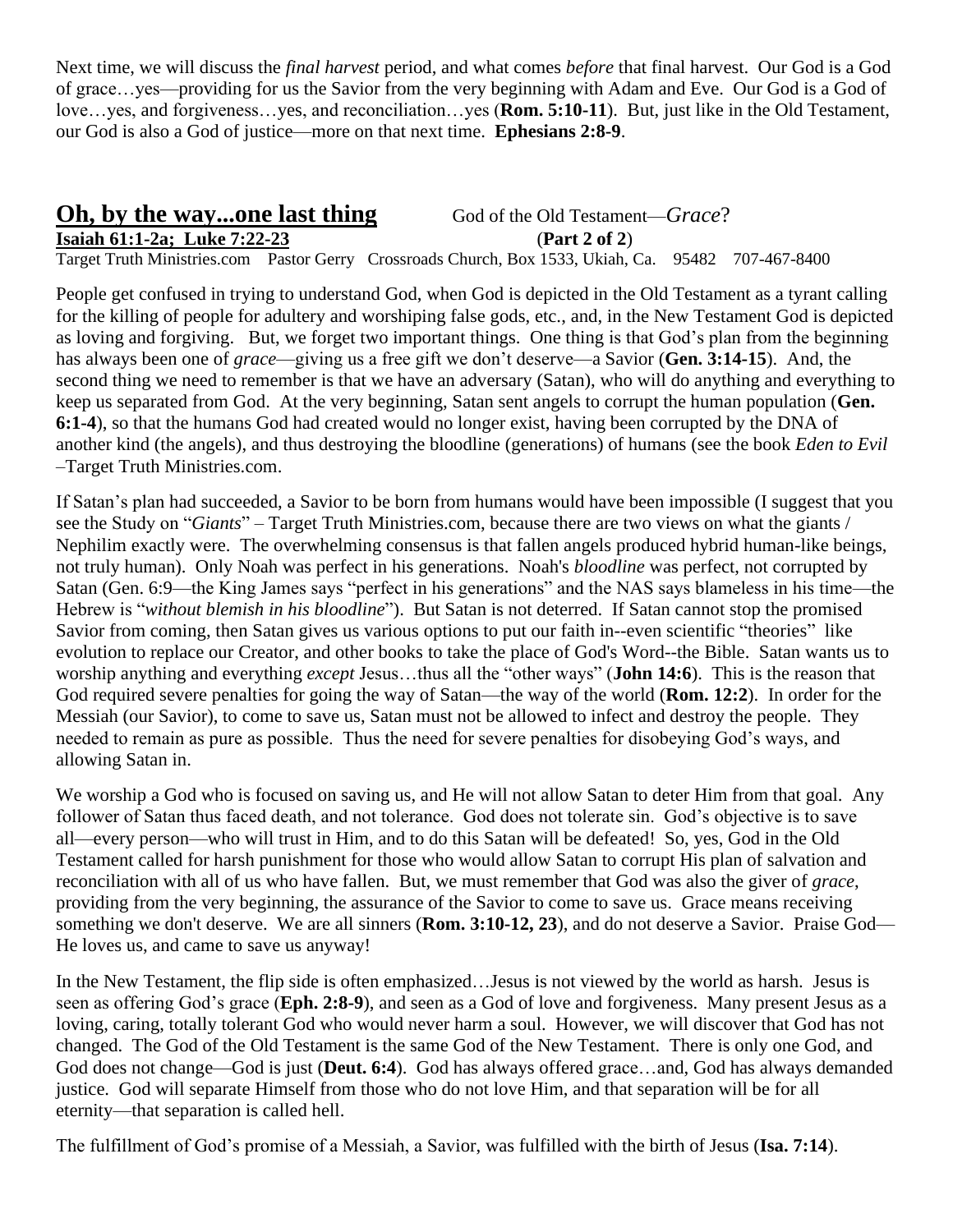Isaiah prophesied in **Isaiah 61:1-2a**, that one of the things that he was sent to do was to tell everyone that there is good news if we trust in God (Isaiah goes on from there, and we will look at that later). Jesus picked up on the message of **Isaiah 61:1-2a,** and also **29:18-19**, and His remarks are recorded for us in **Luke 4:16-21**. In **Luke 4:21**, Jesus claims to be the promised Messiah, foretold by the Old Testament prophets (you'll note that Jesus reads no further from Isaiah at this point, and we will look at this in a moment). In other words, God's *grace*, foretold from the very beginning, was being fulfilled by Jesus. God is freely giving us a Savior which we don't deserve...Why? Because God loves us! The proclamation had been made by Jesus that God's promise had finally been fulfilled—the Savior is here!

God also gave to Moses and to Israel, seven feasts (appointments), to celebrate for all time, which also point to forgiveness, and salvation, and the Messiah to come. The last three feasts (appointments), occur at the end of the harvest season, which is from September to October (this time of year). One by one, these seven feasts are being fulfilled, exactly on the very day, and in certain cases, at the exact hour, which God gave to Moses 3,500 years ago. The first four feasts were exactly fulfilled by Jesus to the very day and hour by Jesus at His death and resurrection (see Feasts of Israel--Target Truth Ministries.com). What about these last three feasts, at the end of the harvest season, the end of summer—will they also be fulfilled exactly by Jesus?

Before we get to these final harvest feasts, we need to return to what Isaiah said, that Jesus only partly read…there is more that Isaiah revealed that God will bring about. Isaiah, who foretold of the favorable day of the Lord, when the blind would see, and the lame would walk, etc., then went on to tell of much more…and it wasn't all good.

Let's go to **Isaiah 29:18-19** (which Jesus quoted from before), and read further on to verse **20**. And, let's also return to **Isaiah 61:1-2a**, and read further on to verse **7**. First, Jesus proclaims that the first part of Isaiah's prophecy has been fulfilled. Jesus proclaims the favorable year of the Lord…the lame walk, the blind see, the prisoners can be set free. But Isaiah's prophecy continues beyond this proclamation. Isaiah foretells of judgment by God of those who reject God, and Isaiah foretells of a time when those who trust in the Messiah (Jesus), will live in peace and joy *after* this judgment takes place. In other words, the Messiah has come (2,000 years ago), and the age of grace, which had been foretold in the Old Testament, can now be clearly seen. And, now we await the judgment as stated by Jesus in **Matthew 24:9-13, 21, 29-31**. Jesus states *after* the judgment, the resurrection and millennium will begin—the final harvest.

So, what are we to make of what both Isaiah said, and Jesus confirmed? Is the Old Testament only a time of law and wrath? And, is the New Testament just a period of grace and love? We must not overlook the fact that God does not change, whether Old, or New Testament references are used. We worship One God…a God who loves, and desires reconciliation, who is even willing to sacrifice Himself to provide for our salvation (**Philp. 2:5-8; John 1:1-18**). Furthermore, this God we love is also a God of justice and truth. God will not abide with sin, and He will not abide with those who do not love Him, and He has warned us continually through His Word of His judgments upon even those He loves if they deny Him (such as Israel). God has given us the examples of both His judgment, and His grace, all throughout Scripture, so that we may choose. And, what does God want us to choose? (**Deut. 30:15, 19**)

This judgment to come is laid out for us in various places in Scripture, but perhaps the most concise description is given by John in **Revelation 6**. Then, as Jesus states in **Matthew 24:29-31**, "*after the tribulation of those days*"…it is then that we will see Jesus, our Savior, coming in the clouds just as promised (**Acts 1:9-11**). And, what was the image Jesus gave us of His return? (**Matt. 24:31—***trumpets!*). And what begins the final harvest period (the appointments), that God told Moses to commemorate at this time of year?—*trumpets*!

**FEAST # 5 – <b>TRUMPETS** - Leviticus 23:24: There are these last three feasts or appointments (out of a total of seven that God told Moses to celebrate for all time), which occur at this fall time of year (Sept. - Oct.). Feast # 5 is New Year's Day for Israel. They call it **Rosh Hashanah**. This Feast of Trumpets calls all Israel to gather for worship, and judgment, and Israel is to reflect for ten days upon its sins and their covenant with God as they prepare for the next feast (**Gen. 17:1-14**). There are ten days of affliction (sometimes called "the ten awesome days"), between this feast and the next. This feast could also have been prophetic of the birth of Christ (which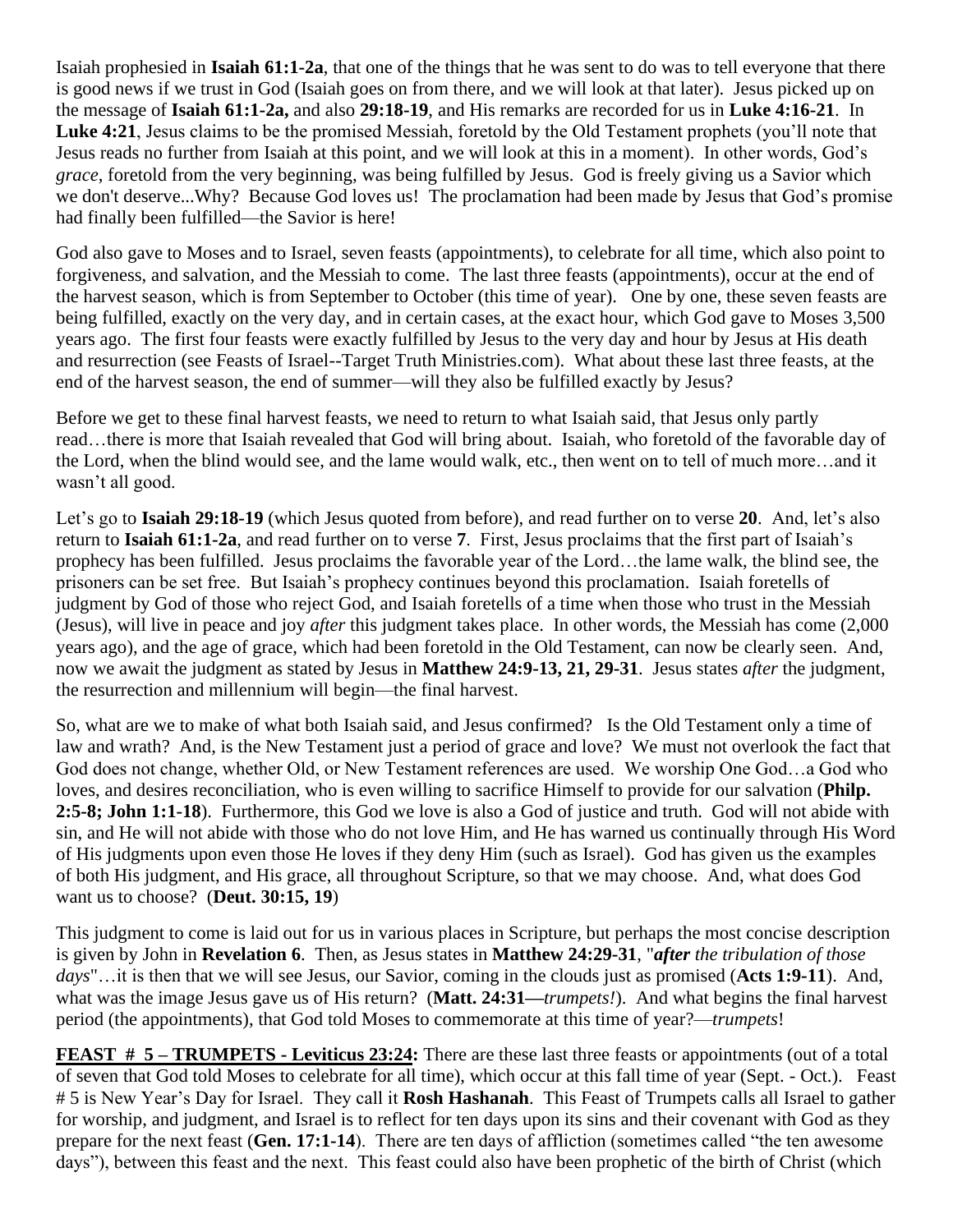occurred as we discussed last week). On this day the priests would open the "Books of life" and your name would be prayed for—to seek forgiveness and salvation.

For Christians, this date could be prophetic of the trumpet call (the announcement), of Christ's return, the last day, the end times (**Matt. 24:31; 1 Corin. 15:51-52; 1 Thess. 4:16**). The rabbis called this day "*The day of which no one knows the day or hour.*" (**Matt. 24:36**). This is because this is the only feast day which begins with a dark moon, and the dark moon lasts for about two and a half days. The rabbis pick *one* of these days to be the day of this feast. But, no one but God actually knows which of these two and a half days is "the day." Thus, no one knows the day or hour of Jesus' return.

**Feast # 6 – Leviticus 23:26-32 – The Atonement**: This feast (or appointment), is also called **Yom Kippur**. This feast, which occurs ten days after the Feast of Trumpets, is the only day in the entire year that the High Priest would enter the Holy of Holies, and meet God, and offer the sacrifice to cover the sins of the people up to that point. At the end of this day, the priests would close the "Books of life" as the offerings and prayers for forgiveness had been completed. This feast also uses a goat sent into the wilderness (the scapegoat), to carry away our sins to be forgotten in the desert. This feast could have been prophetic of Jesus being present in Jerusalem as a baby for this feast. On the eighth day of Jesus birth, He was circumcised (**Luke 2:21-39**), which would have occurred during the ten days of atonement between the last feast (#5), and this feast (#6), thus fulfilling the covenant between Abraham and God (**Gen. 17:1-14**). All Jewish men were to be present at this feast.

For Christians, this day could also be prophetic of the day in which the saved meet God for judgment (the end of the ten days…or end of the millennium to come…ten being symbolic of 1,000 – when the books of life are finally closed). We all know Jesus is going to return—our High Priest, as it says in the books of **Hebrews 10**, and **Acts 1**.

## **FEAST # 7 – Lev. 23:34-43 – The Final Harvest-Sukkot / Tabernacles / Booths**

This feast (or appointment), is commonly called "*The Ingathering*" or Sukkot by the Jewish people (Hebrew- $Sukkot = ingathering$ , English = Booths, Latin = Tabernacles). This is the final of the seven feasts, commanded by God to Moses. It is held five days after the Feast of Atonement (#6), when man meets God to be judged. It is interesting that Jesus wasn't to be found during these 5 days (**John 7:8-11**). For the Jewish people this feast of Ingathering, or Tabernacles, celebrates the end of their 40 years of being in the wilderness, and arriving at the Promised Land, and the harvest which awaited them. You'll recall that in **Numbers 13:25**, that God had given Israel 40 days to scout out their Promised Land, but Israel would not *trust* in God to provide, so God condemned Israel to one year in the wilderness for each day they were allowed to see the land (**Numb. 14:33- 34)**. Solomon dedicated the Temple of God during this feast of Ingathering, or Tabernacles because it represents Israel's arrival to the Promised Land (**1 Kings 8:1-32**).

Ingathering, or Tabernacles, is a seven-day feast, with a special Sabbath Holy Day on the eighth day. While in the wilderness, the Jewish people lived in temporary dwellings (tabernacles, shelters). And, the Jewish people, even today, will build tabernacles, or tree houses, and small temporary shelters, in their backyards, to remember this day. Then, on the last day, the eighth day, they leave their temporary dwelling, and go into their permanent home—The Promised Land. The Hebrew Rabbis say that on Feast #6 (Atonement), the judgment period of mankind is ended, and the books of life have been closed, and 5 days later, this Feast #7 is when the actual rewards takes place for those whose names are in the books of life. This appointment celebrates God's forgiveness, and people praise God for reconciling with them and their eventual arrival into God's Promised Land.

The number 7 is very significant with this celebration as the number 7 for the Jewish people is the number of perfection—the plan of God perfected with this last appointment—# 7. Sacrifices for this seventh appointment are in multiples of seven…70 bulls, 14 rams, 98 lambs, and 336 ephahs of flour. The 70 bulls are representative of *all* nations—the 70 nations from Noah (**Genesis 10**).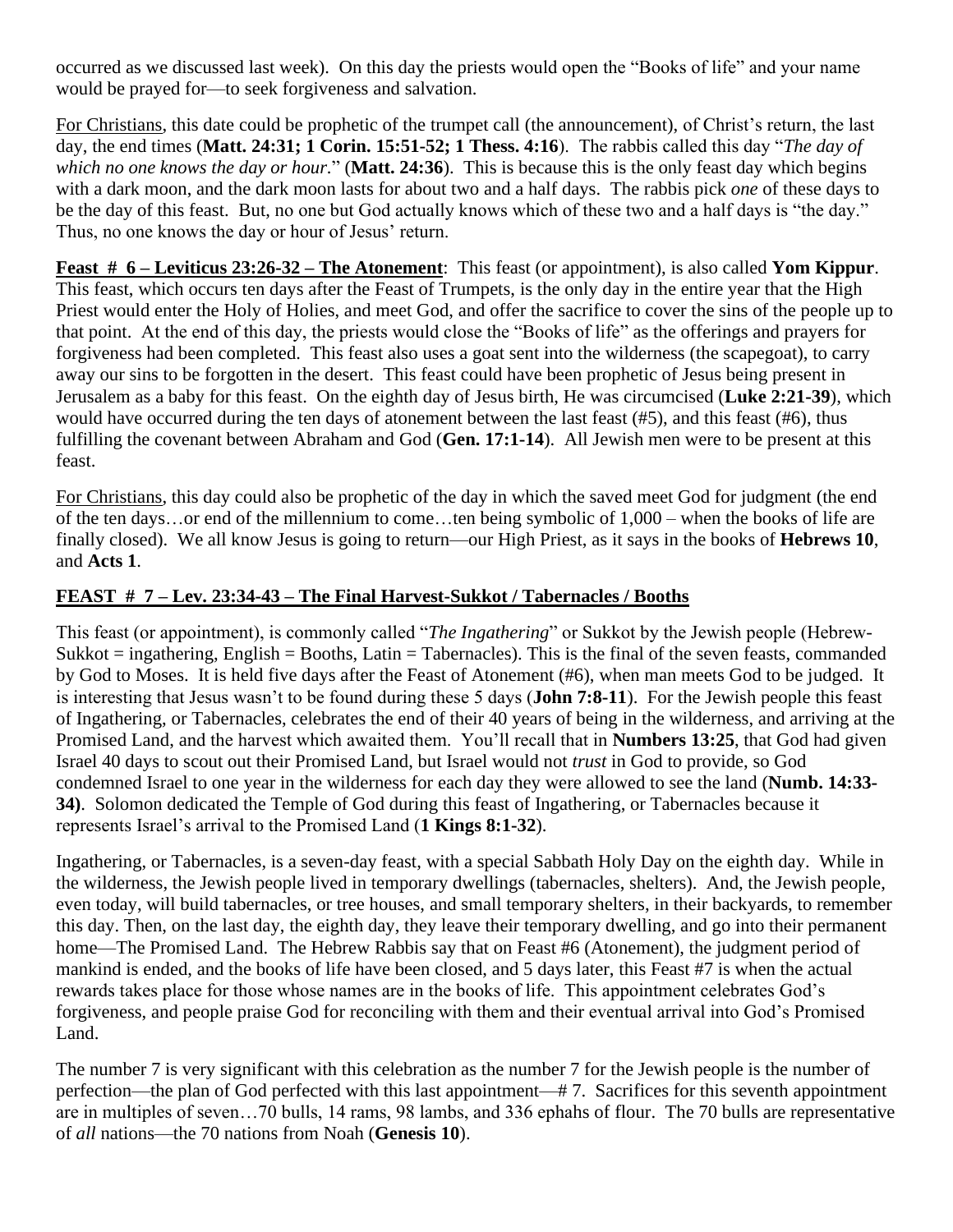The Transfiguration with Jesus (**Matt. 17:1-4**), occurred during this feast, indicating that a transfiguration could be linked with it. Also, it was during this feast that Jesus declared He was the source of living water (**John 7:2, 37-38, 4:13-14, 25-26**). There is involved in this feast a daily procession from the temple to the pool of Siloam. This drawing of water from the pool was to commemorate the gift of water from God, at Mt. Horeb, while Israel was in the desert (**Ex. 17:1-7**). In **Isaiah 12:1-3**, God tells us that "In that day" (which is a common Hebrew reference to the last day -- the day the Messiah—the Christ, comes to end the suffering of this world), that "with joy we will draw water from the wells of salvation." And, get this, the word "salvation" in the Hebrew, is the word *yeshua*–Jesus. It would seem that this feast period represents a perfect period of dwelling with Jesus, the living water—the promised land.

As night sets on day one of this appointment of Ingathering, four candlesticks which have been erected at the Temple (each 75 feet tall), with large bowls on top filled with tens of gallons of oil, are lit, and burn during the night hours (think Olympic Torch). These lite up the Temple area and the surrounding area of Jerusalem like daylight (no more night—**Zech. 14:6-8; Rev. 21:23-25**). It is during this feast that Jesus declared Himself to be the Light of the world, as well as the source of Living Water (**John 7:37-39, 8:12**). See also **John 4:7-26**. During this feast of Ingathering, Jesus claimed to be the Light, and the Water of salvation (**John 7:37-38, 9:1- 7**). Each day during this week, the priests bring the water from the pool of Shalom to the Temple, and circle the altar once, and pour the water on the alter. On the seventh (last), day, the priests circle the altar seven times, and pour the water out as the *trumpets* blow and they *shout* (**Josh. 6:1-5**—a reminder of how God delivered the Promised Land to Israel).

Then, after these seven days there will be an eighth day. The eighth day in the Jewish tradition is known as the day of "new beginnings," or in this case, it possibly represents the new heaven and earth (**Rev. 21-22**). In **Ezekiel 45:21-25** and **Zechariah 14:16-19**, God tells us that in the millennium, all nations will celebrate this feast of tabernacles, or ingathering (a memorial of being delivered to salvation, from wandering lost in the world).

The fact is, that Jesus actually fulfilled the first *four* feasts (or appointments), exactly, on the very day that God gave them to Moses (3,500 years ago), to be celebrated by all generations. There is also the strong possibility that Jesus may have actually fulfilled these *last* three feasts, when He came the *first* time (Jesus birth announced on day of Trumpets—Feast #5--Jesus circumcision and presence at the Temple during the Atonement—Feast #6--and this feast #7, when Jesus declared He is the Light and Water—**John 7:37-39, 4:13-14, 25-26**).

Let us recall that Jesus came to "tabernacle" (dwell) with us (**John 1:1, 14** – the word *dwell* actually means tabernacle), when God took the form of flesh, and came into this world (**Philip. 2:5-8; John 1:1-18**). Jesus, as a baby, most likely would have been in Jerusalem for this High Holy Day (see below what the name Jesus means). All Israel was to be present in Jerusalem for this day. Also, in **Revelation 21:3**, Jesus tells us that He will "tabernacle," or dwell, with us again in the age to come.

Further, there is the possibility, that He will also fulfill these last three feasts when He returns, to judge the world, to raise up the saved, and to usher in the millennium (the 1,000 years of His reign on earth). **Colossians 2:16-17** states that these festivals and holy days are *a shadow of things to come*. This means that God does expect us to be watchful, to be prepared, and to treat our sharing of the Word with others as urgent.

Some might say that if Jesus already fulfilled these last three feasts when He came the first time (His birth at feast # 5…and as an adult at this appointment of ingathering, declaring Himself to be the Light and Water--feast # 7, etc.), what would be the reason for fulfilling them again in a future judgment? It should be noted that these last three feasts, which begin with feast number five (New Year's - trumpets), are celebrated as both *the beginning and the end*. Feast number five is recognized as the beginning (the New Year), but it is also recognized as the end -- the final harvest period. So, perhaps, Jesus will fulfill it as both the beginning (His birth), and the end (His return), for the final harvest. Jesus called Himself the beginning and the end (**Rev. 1:8**).

At the end of this week of celebrating (on the 7th day), trumpets are blown (*the very last trumpets of these seven feasts*--just before the 8th day begins—**Zech. 14:6-9; Matt. 24:30-31; 1 Corin. 15:51-52; 1 Thess. 4:15-18**).